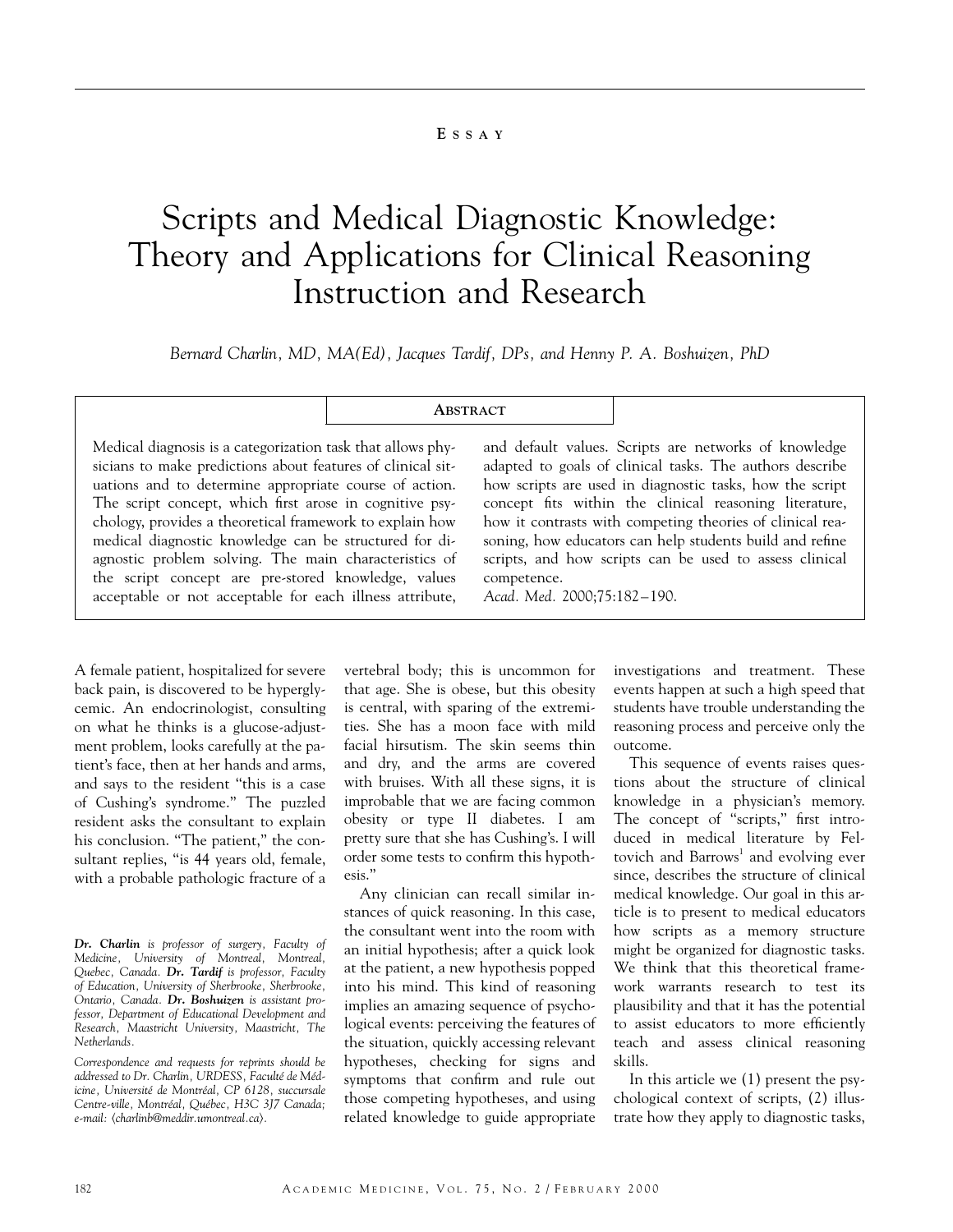(3) explore how this theoretical framework fits within existing clinical reasoning literature and contrasts with competing theories, (4) suggest avenues for future research, and (5) describe implications for clinical education and assessment.

#### **PSYCHOLOGICAL CONTEXT**

#### **Diagnosis as Categorization**

Diagnosis is at the core of medical practice. Even in emergency situations, clinicians will not order investigations or begin treatments before they have a rough idea about what is occurring. Cognitive psychologists consider diagnosis a categorization task<sup>2,3</sup> that consists of placing patients' illnesses in different classes based on their attributes.<sup>4</sup> Once clinicians recognize a patient's illness as belonging to a given class of diseases, they can use related knowledge to take actions such as providing a prognosis, planning an investigation, or instituting a treatment.

## **Hypothetico-deductive Reasoning**

The classic model of clinical diagnosis is the hypothetico-deductive model. $2,5-7$ It is characterized by the generation of multiple competing hypotheses from initial patient cues and collection of data to confirm or refute each hypothesis. If the endeavor is unfruitful, the clinician creates and investigates new hypotheses in an iterative process of hypothesis generation and testing. This model, which represents a description of the mental *processes* used by clinicians, has been repeatedly validated by empirical studies $5-8$  and underlies most modern clinical instruction. $9-11$  However, the psychological mechanisms responsible for the generation and testing of relevant hypotheses remain largely unknown. According to many researchers and theoreticians, $1,12-17$  explanations should be found by exploring physi-

cians' knowledge bases, in terms of both *content* (the specific knowledge for any topic) and *structure* (the organization of the knowledge). The script concept offers one model of such a structure.

## **The Nature of Scripts**

The basic principle underpinning the script concept asserts that, to give meaning to a new situation in our environment, we use prior knowledge that contains information about the characteristics and features of the situation and information about the relationships that link those characteristics and features. In other words, incoming information activates a previously acquired network of relevant knowledge and experience—*a script*—that directs the selection, interpretation, and memorization of that new information.18,19 In medicine, when a physician sees a patient, he or she perceives features—symptoms, signs, and details from the patient's environment that activate networks of knowledge that contain those features and their relationships to illnesses. Those networks of knowledge then provide context, and thus meaning, to the new situation.

The script concept is a variant of a more general concept, that of schemas.<sup>20</sup> Schemas are goal-directed knowledge structures adapted to perform tasks efficiently.21 Scripts are schemas associated with sequences of events that occur frequently in a specific order,<sup>22</sup> and knowledge about illnesses includes information about the spatio-temporal sequence of events in illness development.<sup>1</sup> Considering that most of the properties of one concept apply to the other, we use ''scripts'' to describe properties of both schemas and scripts. Schmidt, Norman, and Boshuizen<sup>23</sup> have described a theory of development of clinical competence that hinges on the concept of illness scripts. In the next part of this article we focus on one

clinical task—diagnosis—and explain how scripts may be organized to do this task efficiently. The portion of an illness script that is adapted to diagnostic tasks could be called a ''diagnostic script.''

# **SCRIPTS AND DIAGNOSIS**

Smith<sup>24</sup> has provided insights into how scripts can be adapted to a diagnostic (categorization) goal. A script can be described as a set of attributes, each of which can be instantiated by values that have more or less probability of occurring. For each attribute, the value that has the greatest probability of occurrence is the default value. Table 1 contains an example of a script that a physician might have about maxillary sinusitis. The script contains attributes (for example, pain location) for which different values are possible (no pain, dull sensation, infraorbital pain). In any given instance, only one of the values can fill the slot. Until the physician determines otherwise, the default value (in this case, infraorbital pain) is assumed to be present.

Two other characteristics of scripts are important. First, the information belonging to a script is not exclusive. Symptoms and signs (unless pathognomonic) can belong to several scripts. The particular script for an illness is characterized by the set of signs and symptoms it contains and by the relationships that link them. It consists of information related to this illness. Second, scripts are generic structures that can represent any instance of an illness. Each medical encounter implies an instantiation process; that is, the finding of the actual values of the attributes observed in the patient.

In 1980, Barrows and Tamblyn<sup>25</sup> described a model of clinical reasoning that represented a synthesis of works of several researchers.<sup>2–5–26</sup> From the main characteristics of that model, which is a classic in the clinical reasoning litera-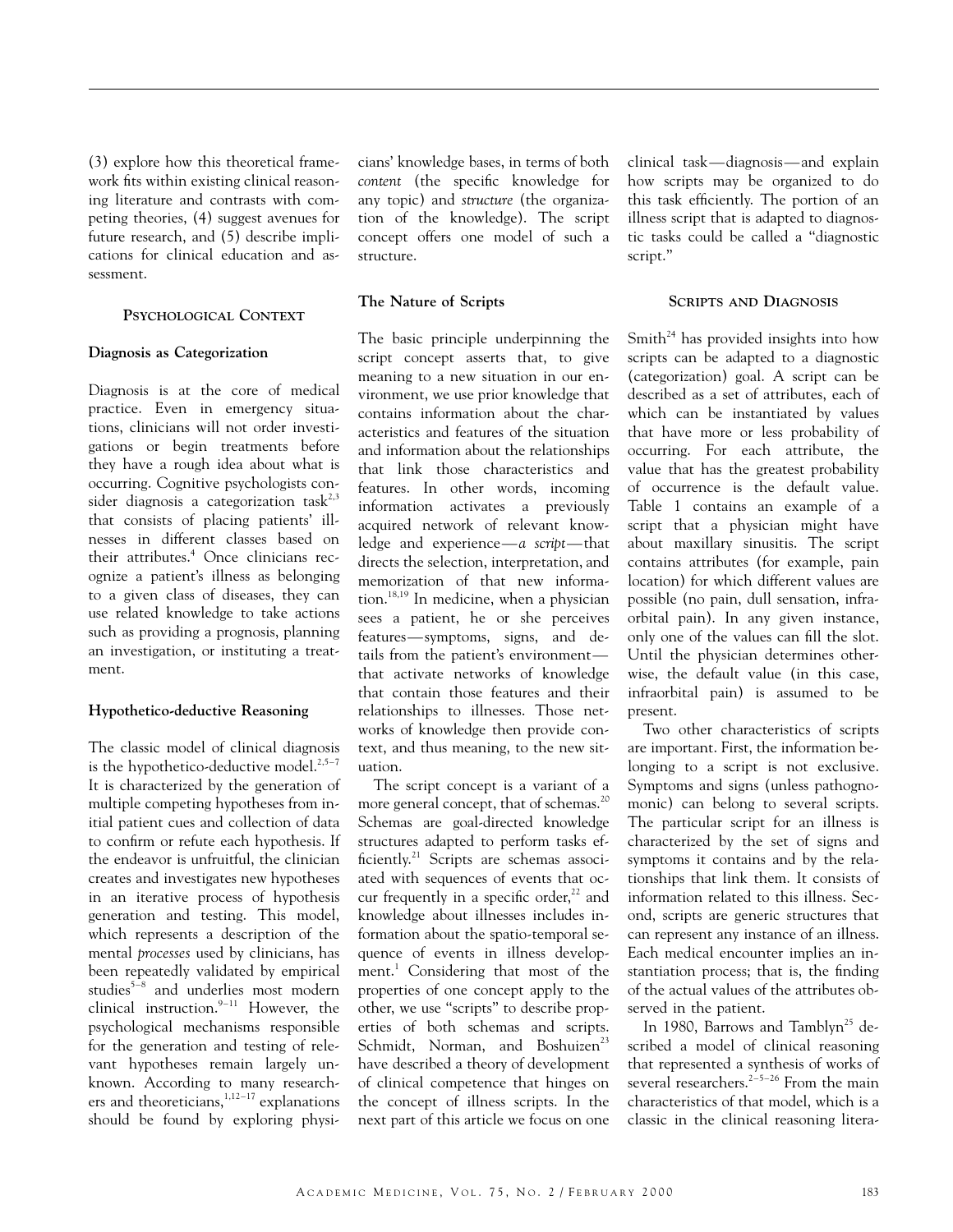#### **Table 1**

| <b>Attributes</b>                     | Values                                                                       |
|---------------------------------------|------------------------------------------------------------------------------|
| Enabling conditions                   | None<br>Viral URI <sup>+</sup><br>Allergic rhinitis<br>Nasal polyposis       |
| Pain location                         | No pain<br>Dull sensation of pressure over the maxilla<br>Infraorbital pain† |
| Duration of pain                      | Acute†<br>Subacute                                                           |
| Nasal obstruction                     | Yest<br><b>No</b><br>Exacerbated when head is tilted forward                 |
| Purulent rhinorrhea                   | Yest<br>No                                                                   |
| Pus emanating from the middle meatus  | Yes†<br>No                                                                   |
| Fever                                 | None<br>Subfever †<br>Mild fever                                             |
| Malaise                               | Yest<br>No                                                                   |
| Infraorbital palpation and percussion | Tenderness†<br>None                                                          |
| Waters' X-rays                        | Air-fluid level<br>Opacification<br>Thickened lining†                        |

ture, we describe how the script concept provides an explanation for this reasoning process.

# **Hypotheses Generation—Activation of Relevant Scripts**

At the beginning of an encounter, the physician perceives instantly and almost unconsciously verbal and nonverbal cues from the patient; within moments hypotheses pop into the physician's mind as possible explanations for the patient's problem. The hypotheses, which are usually a product of the clinician's past experiences and knowledge, appear quickly, and their activation is an ''unconscious act of memory association."<sup>25</sup> This description fits well with script theory, which postulates that script activation is an automatic process, called ''script triggering.''27,28 Grant and Marsden<sup>29</sup> have shown that clinical memory structures are triggered by the clinician's recognizing relevant items of information.

## **Scripts as Meaning Providers**

Very quickly the clinician builds a representation of the situation that initiates the direction and scope of the reasoning process.<sup>25</sup> The main function of scripts $30$  is to construct interpretations of situations. A set of relevant scripts is activated from the cues perceived, and the activity is then to find whether one of the activated scripts adequately fits the clinical findings. This verification requires that values be assigned to the different attributes. If the physician can not adequately fit an activated script to the findings, he rejects it and begins to verify another one. Hence, according to the script concept, the fundamental aspect of understanding a situation is a hypothesis-testing activity.

The activation of a script provides access to a set of attributes and allows an active search to find appropriate values. This process is called ''script processing.''28 There appears to be no fixed order for checking a script's attributes; individual clinicians proceed in different orders. This accounts for the variability in data collection observed among clinicians. Different people rarely use the same set of questions to solve any one clinical problem.<sup>2,31</sup> Experienced physicians ask questions and do physical examinations that are most efficient according to their own activated scripts.

Reasoning with an illness script is hence hypothetico-deductive, but not in a very conscious way. The activation phase is usually automatic, while the processing phase—the search for evidence to rule hypotheses in or out—is controlled and deliberate.

# **Scripts as Organizers of the Flow of Clinical Information**

The set of hypotheses considered by a physician in a given clinical situation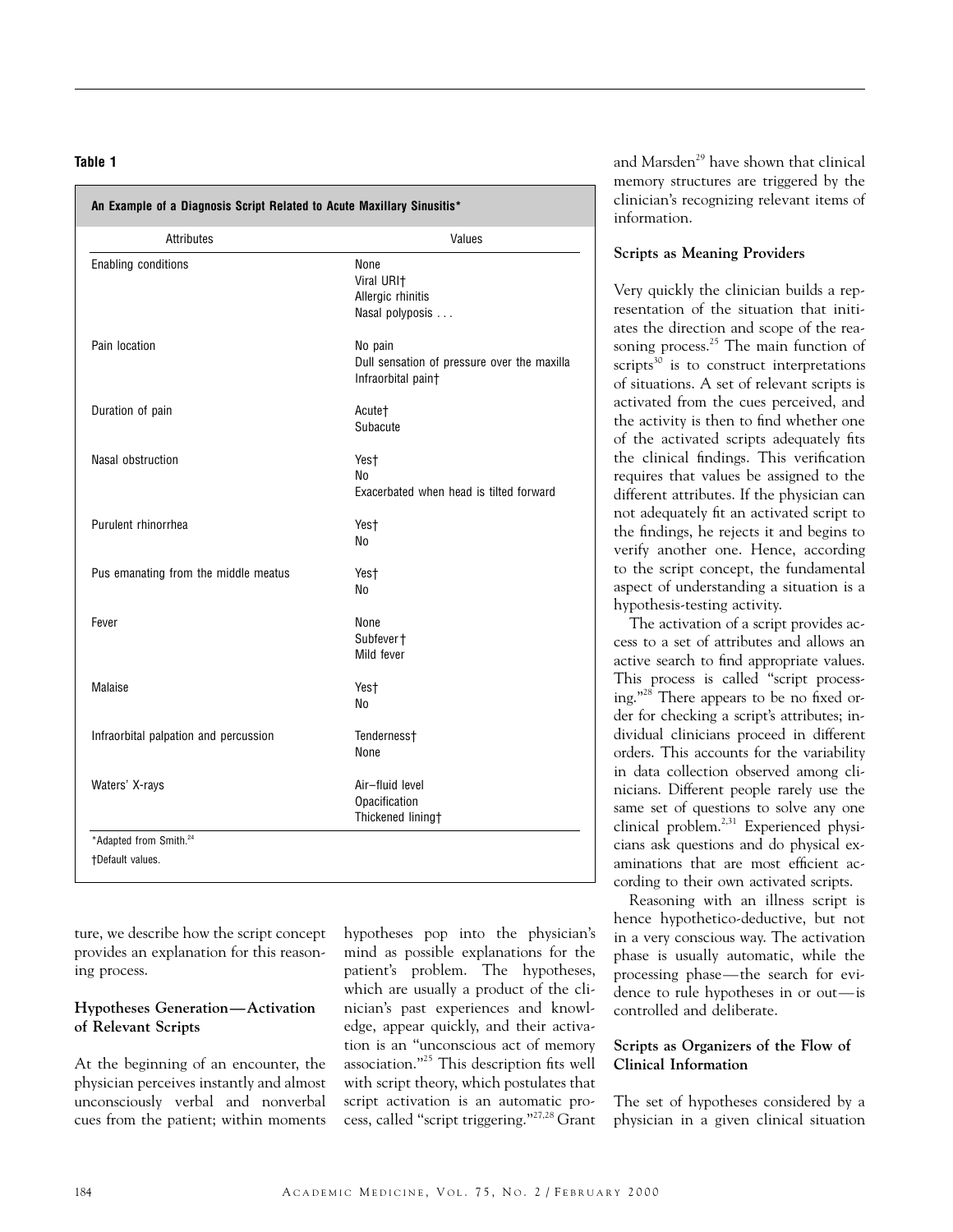guides the physician's interview and examination of the patient. It represents the initial possibilities that he or she feels need to be pursued. Many physicians are unaware of the existence of these processes, but observation of their reasoning shows that the questions they ask and the items of physical examination they perform are, for the most part, specifically chosen to rule in or rule out, or at least strengthen or weaken, the likelihood of the hypotheses they have considered.<sup>25</sup>

An important characteristic of the script concept is default values.<sup>24</sup> Among the acceptable values for each attribute, one is assumed to be present until a value has been specifically verified. This explains why clinicians do not always look for all signs and symptoms. When they have enough evidence to establish their diagnoses, they often assume that other values are present and do not specifically check them (in the example in Table 1, if a patient has an acute nasal obstruction and pus emanating from middle meatus, the physician may not do percussion over the infraorbital area). Default values are also important for communication between clinicians. When a physician discusses a patient's diagnosis with colleagues, he or she need not explicitly specify all attributes of the illness; the colleagues will build a picture of the patient using their own scripts, filling in gaps with the default values. For instance, if a clinician speaks of a patient with maxillary sinusitis, he or she will mention only the signs and symptoms that differ from a typical presentation.

In addition to knowledge about clinical features of illnesses, scripts contain knowledge about appropriate actions to take. For example, if a child presents in acute and rapidly progressing respiratory distress with a high fever and odynophagia, many clinicians will act as if the child has epiglotitis until contradictory information appears. This leads them to make inferences, some of them related to diagnosis (for example, detection of a large epiglottis on lateral x-rays), others related to management of the condition (for example, to bring the child to the operating room for nasotracheal intubation).

As the encounter with the patient progresses, a large amount of information accumulates. The major difference between students and experienced clinicians is that, when asked for a summary of the patient's problem, students tend to recite endless amounts of data about clinical findings, while experienced clinicians are able to summarize the patient's problem in a way that captures the significant information obtained.<sup>25</sup> Scripts also provide an explanation for this process, because their structures, each with its set of attributes, serve as organizers. Coughlin and Pa $tel<sup>32</sup>$  have provided evidence for the existence of illness scripts as organizers in memory. They presented medical students and physicians with both organized and disorganized (random) texts describing disease histories. In recalling both the organized and the disorganized versions of the same cases, the physicians reported the information in the same script-like order, while students showed much less organization.

# **Assessment of the Fit between a Script and a Given Clinical Situation**

According to the script concept, during the data-collection process, physicians systematically fit incoming information to the script's attribute slots.<sup>24</sup> For each slot, there are acceptable and unacceptable values. If unacceptable values are found, the script is rejected (for example, the maxillary sinusitis script would be rejected if a history of bloody rhinorrhea were discovered), and other scripts that accept that value are activated or reinforced (for example, maxillary sinus cancer). Among acceptable values for an attribute, some bring more weight to a hypothesis than others. The default value brings the most weight for the hypothesis; unusual values bear less weight.

The assessment of each value in the activated scripts explains the moving status of the set of hypotheses in an encounter. Hypotheses can be reinforced, or be attenuated, or disappear, while others are activated.<sup>25</sup> The accumulation of acceptable values within a script raises the level of activation of that script, and at a particular moment, the clinician decides that there is enough evidence to bring closure to the diagnostic process. He then settles on a definitive or working diagnosis, depending on the situation.

## **SCRIPTS AND CLINICAL REASONING LITERATURE**

The clinical reasoning literature contains several competing theories. We now describe how the script concept stands among them.

Patel and Groen<sup>40</sup> asked both expert and novice clinicians to describe aloud their processes of reasoning. They argue that experts reason forward, from data to diagnosis, while novices reason backward, from hypotheses to data. Their view, though often cited in the medical reasoning literature, has several arguments against it. First, even in their own research, the authors did not always find this effect, and in cases where information is available only sequentially (e.g., interactive tasks), working forward may be impeded. Second, Eva, Brooks, and Norman<sup>41</sup> showed that differences in the talk-aloud protocols of experts and novices may reflect differences not in reasoning strategies but in explanatory ability or confidence. Using a within-subject design, they found that responses appeared to vary between forward and backward reasoning strategies depending on both the amount of information available before the responses were requested and the degree of confidence the participants had as a result of previous feedback. Last, in a scriptconcept perspective, script activation is hypothesis generation, while the verification is the deduction. The more easily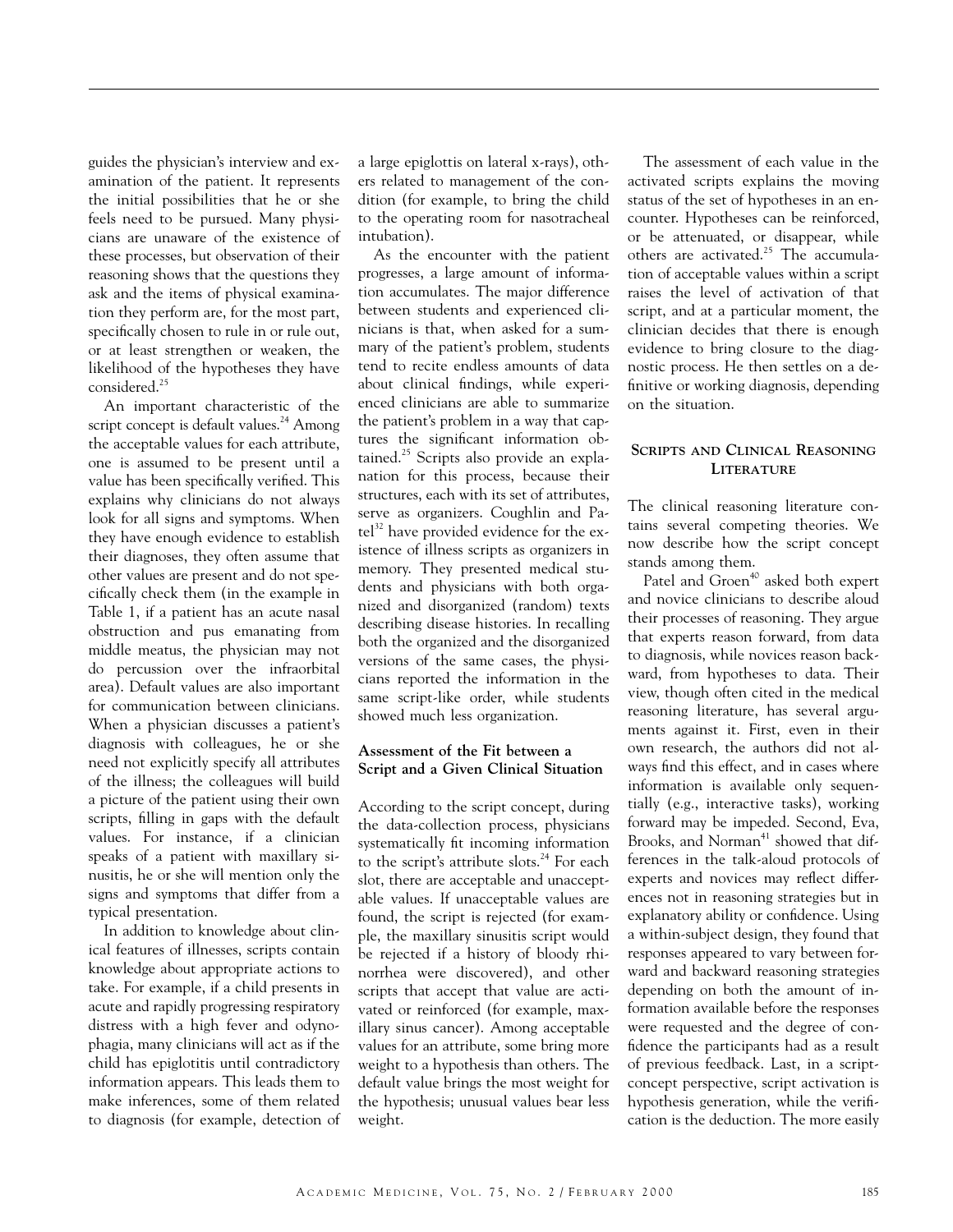the script can be activated, the more automatically information can be taken in, the more it looks like forward reasoning. Then, when activation stops, some verification has to take place, and the process looks like deduction and backward reasoning. Sometimes the verification part can be very effortless, as the physician in the introduction shows.

Elstein and colleagues<sup>2</sup> have pointed out that representing a problem through hypotheses generation is a psychological necessity due to the complexity of clinical situations, the enormous amount of data that is potentially available, and the limited capacity of working memory. In unfamiliar, complex situations, experts constrain the problem by generating manageable sets of clinical interpretations and then use them in an active and conscious way to do an oriented data collection aimed at confirming or refuting the corresponding hypotheses.

Grant and Marsden<sup>29,31</sup> have confirmed that clinicians actively process clinical information, recognizing items of information that act as keys to particular memory structures. These structures, in turn, dictate particular interpretations. Those interpretations then begin a search for confirming or excluding features, a search governed by the precise contents and organization of knowledge in memory.

In Bordage's studies of diagnostic thinking, $33,34$  the more astute diagnosticians are those who build global representations of the case based on the relational structure of their medical knowledge in long-term memory. Their knowledge is organized not only as simple lists of signs, symptoms, and rules, but as a rich network of knowledge held together by abstract relationships. These relationships are used to interpret similar and opposing bits of information in memory. In contrast, weaker students operate from disjointed lists of signs and symptoms, where the basic diagnostic strategy is to include or exclude disorders as signs and symptoms come and go. Hence the major determinant of diagnostic competence is the capacity to compare and contrast the signs and symptoms presented, transferring the patient's findings into abstract qualities that relate to stored memory structures.

The script concept implies that as individuals repeatedly perform tasks, they reorganize their knowledge to do the tasks as efficiently as possible and with the most economic cognitive processing. For Feltovich,<sup>35</sup> the development of expertise is largely a matter of reorganizing knowledge and cognitive processes to perform tasks. ''Experts restructure their inner working-knowledge and procedures for efficient application in their work-a-day environment.'' In a categorization task, individuals use perceived features of objects or situations to place them in categories. Such a task requires knowledge about the perceptible features of objects or situations and on their relationship within categories.

Authors differ in their conceptions of script structure. According to Feltovich and Barrows, $<sup>1</sup>$  a new script is con-</sup> structed during each clinical encounter. Scripts, then, are temporary mental representations consisting of existing knowledge and new information. They contain three parts: enabling conditions (features associated with the acquisition of illness, e.g., fatigue or hereditary factors); fault (malfunctions in illness, e.g., invasion of tissue by pathogenic organisms or metabolic disorders); and consequences of faults (signs and symptoms). This conception of scripts implies that clinical reasoning is a mix of causal and associative reasoning and script is a mental model of the situation, which allows the clinician to efficiently generate hypotheses and strategically gather data. In script processing for assessment of a fit, according to this conception, patient clinical features never perfectly match the attributes of an illness scripts. Scripts work in such a way that a physician makes a ''reasoned decision'' about why some expectations are violated.

Our concept of scripts differs from that of Feltovitch and Barrows in at least four major respects: (1) scripts are pre-stored knowledge structures, (2) they are activated almost unconsciously from initial clinical clues, (3) they are made of known links among clinical features, including enabling factors, fault, and consequence, and (4) they function by memory association, not by causal reasoning.

Patel et al.<sup>36</sup> and Schmidt et al.<sup>37</sup> have shown that, when medical students solve clinical problems, they reason causally based on their biomedical knowledge. During their preclinical studies, they progressively build rich and elaborated networks explaining the causes and consequences of disease in terms of general underlying pathophysiologic processes. These studies have also shown that the explicit use of biomedical knowledge in clinical problem solving decreases with expertise. Boshuizen and Schmidt<sup>13</sup> explain this phenomenon as experts encapsulating biomedical knowledge by subsuming low-level, detailed biomedical knowledge into high-level, simplified causal models.

Thinking causally to carry out a categorization task is cognitively demanding.43 It is more efficient to use known associations between clinical features and illnesses. Hence, when students begin to see patients and are confronted with constraints of time and efficiency, they progressively acquire illness scripts. According to Schmidt, Norman, and Boshuizen,<sup>23</sup> these structures encode the signs and symptoms of illnesses, with their relationships, their ranges of variation, and the enabling conditions. The use of these structures is very efficient because (1) their activation is automatic and almost unconscious (triggering of scripts), (2) the activated scripts are then used in a conscious and strategic way to confirm or refute the corresponding hypotheses (script processing), and (3) in so doing, activated scripts serve to guide information selec-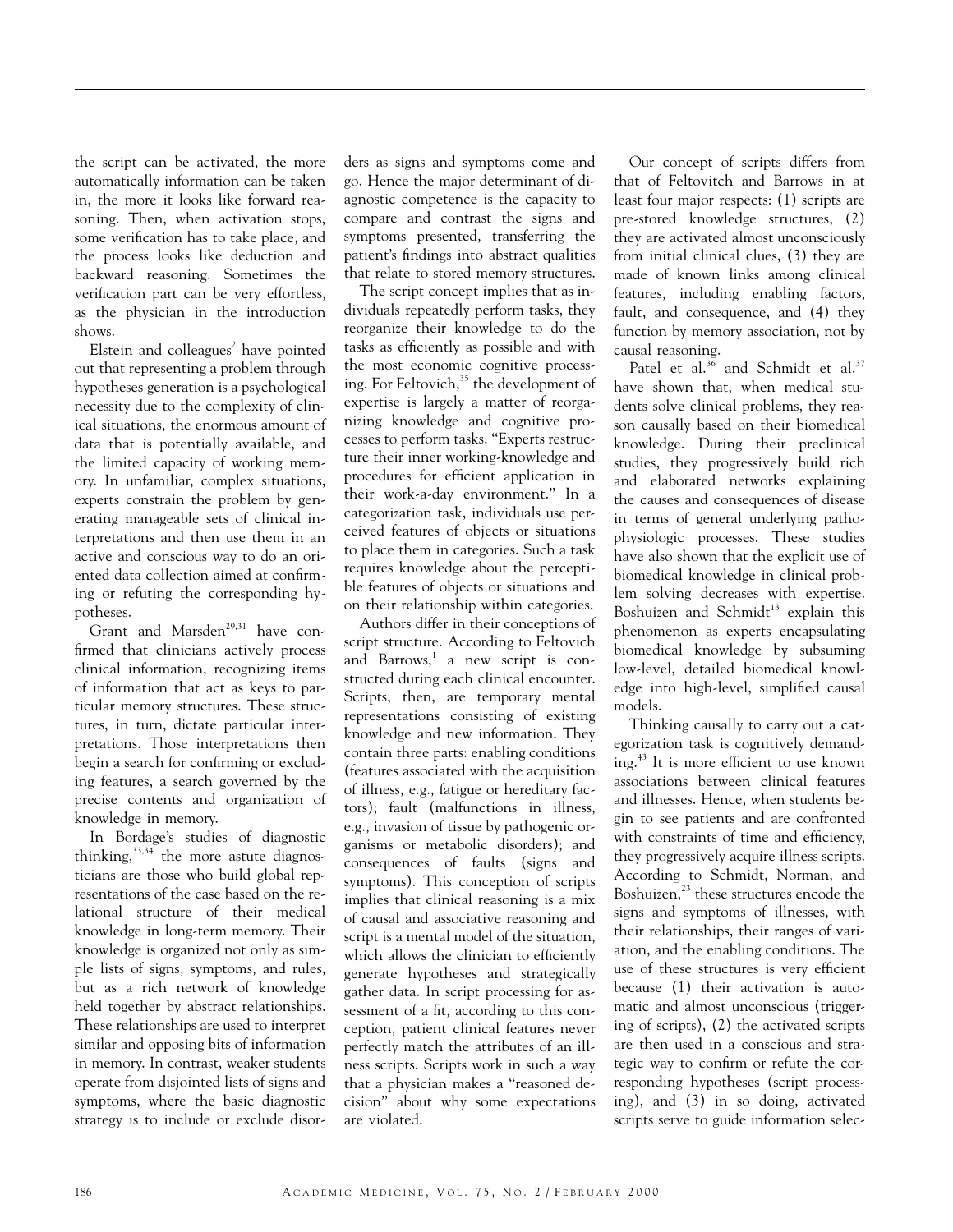tion, memorization, and interpretation. Biomedical knowledge remains, nevertheless, present and accessible. It places constraints on the acceptable values for the different attributes of scripts and on their relationships.<sup>1</sup> It also alerts clinicians when they find abnormal findings or events that violate normal physiologic expectations, serving as a coherence criterion for hypotheses about the patient.38 Biomedical knowledge is also used in situations where scripts are not found. In such cases, clinicians use their biomedical knowledge to understand the situation and to find pertinent hypotheses through a chain of causal reasoning.<sup>38</sup> According to these theories, knowledge used in clinical tasks can be conceived as a structure with two ''layers'' that are strongly interrelated. One is a layer of biomedical knowledge that is used in unfamiliar or atypical cases; the other a layer of specialized knowledge (the diagnostic scripts) that is used in familiar or typical cases that do not require causal reasoning, allowing quick and efficient performance.<sup>23</sup>

According to Schmidt, Norman, and Boshuizen, physicians store memories of previous patients and, to a large extent, expert clinical reasoning is the comparison of the current patient with a previous patient—and the recognition of similarities. Brooks, Norman, and Allen<sup>39</sup> have provided empirical evidence of the importance of similarity in clinical reasoning, but the place of similarity can be discussed in the script perspective. Similarity, instead of being the whole mechanism of diagnostic reasoning, may also be a way of script activation, which might be followed by script processing to check for the presence or absence of features that will allow the clinician to confirm or reject the diagnosis. This alternative explanation illustrates that the script theory has the potential to explain empirical evidence from other conceptual frameworks, but illustrates also the need for research to explore it.

# **AVENUES FOR FUTURE RESEARCH**

Bordage and Williams<sup>42</sup> have recommended a practice–theory–practice approach for research in medical education, in which questions pertinent to educational practice are built in the context of existing theory, and results are interpreted to confirm or refute these theories. This in an iterative conception of research where practice is used to formulate and refine theory, which in turn guides practice. Finding ways to help students to become efficient in solving patients' problems is a central issue for medical educators. Research has shown that organization of knowledge is the key in the construction of clinical expertise. The script concept explains many features of medical diagnosis and provides a theoretical foundation on which clinical education can be based. Therefore, there is a need for more research to validate this theoretical construct and to determine its effective contribution in the diagnostic process. To illustrate how this endeavor can be pursued, we describe here three research issues that are central in the script concept and how they can be addressed.

The first issue concerns the nature of the links within clinical knowledge networks. Do clinicians use associative links within pre-stored knowledge structures in familiar diagnostic tasks in contrast to causal reasoning in less familiar situations? A method of addressing this question might be to recruit expert physicians to treat simulated patients in contexts as authentic as possible. These experts would have to solve problems from their domains of expertise, some being typical and familiar, others being atypical and unfamiliar. In both situations, they would be asked to make their diagnostic processes explicit, by thinking aloud, and would be asked to describe the rationales that justified their clinical decisions. Content analysis of protocols would allow examination and contrast of the organizations of knowledge they used in both situations.

A second issue concerns the concept of default values, which is crucial within the conceptual framework of scripts. If, among the acceptable values for each clinical attribute, one is assumed to be present up to the moment when values of the attribute are specifically verified, and if clinicians close their diagnostic inquiries when they have enough evidence to make a diagnosis, then they should make inferences concerning the values of the attributes they have not specifically checked. Research in this area has provided evidence to sustain this concept.<sup>43</sup> After having read paper-based cases, physicians were asked to remember or recognize clinical features, some that were present in the text, others that would result from inferences (false recognition). The authors found only a few instances of false recognition. An explanation to this finding could be that the process of getting clinical information is very different in an authentic clinical encounter than in a paper-based case. In the latter situation all information is present, in a written form, while in the former information has to be specifically sought and can be neglected if the clinician finds that he or she has enough information to reach a diagnosis. Therefore, research protocols using real or simulated patients might reveal a phenomenon that was not evident on paper-based cases.

A third issue concerns the dynamic or stable nature of scripts. According to theory, $30$  scripts are dynamic structures, modified by each new encounter. The memory of an encounter consists of some combination of specific information stored about that experience and of general information about the illness contained in the relevant script. Obviously the *n*th encounter with a similar illness will not modify the relevant script significantly, but the encounter of a rare illness or of an atypical presentation of a common illness will have more effect on memory. Experimental studies of the issue of different effects of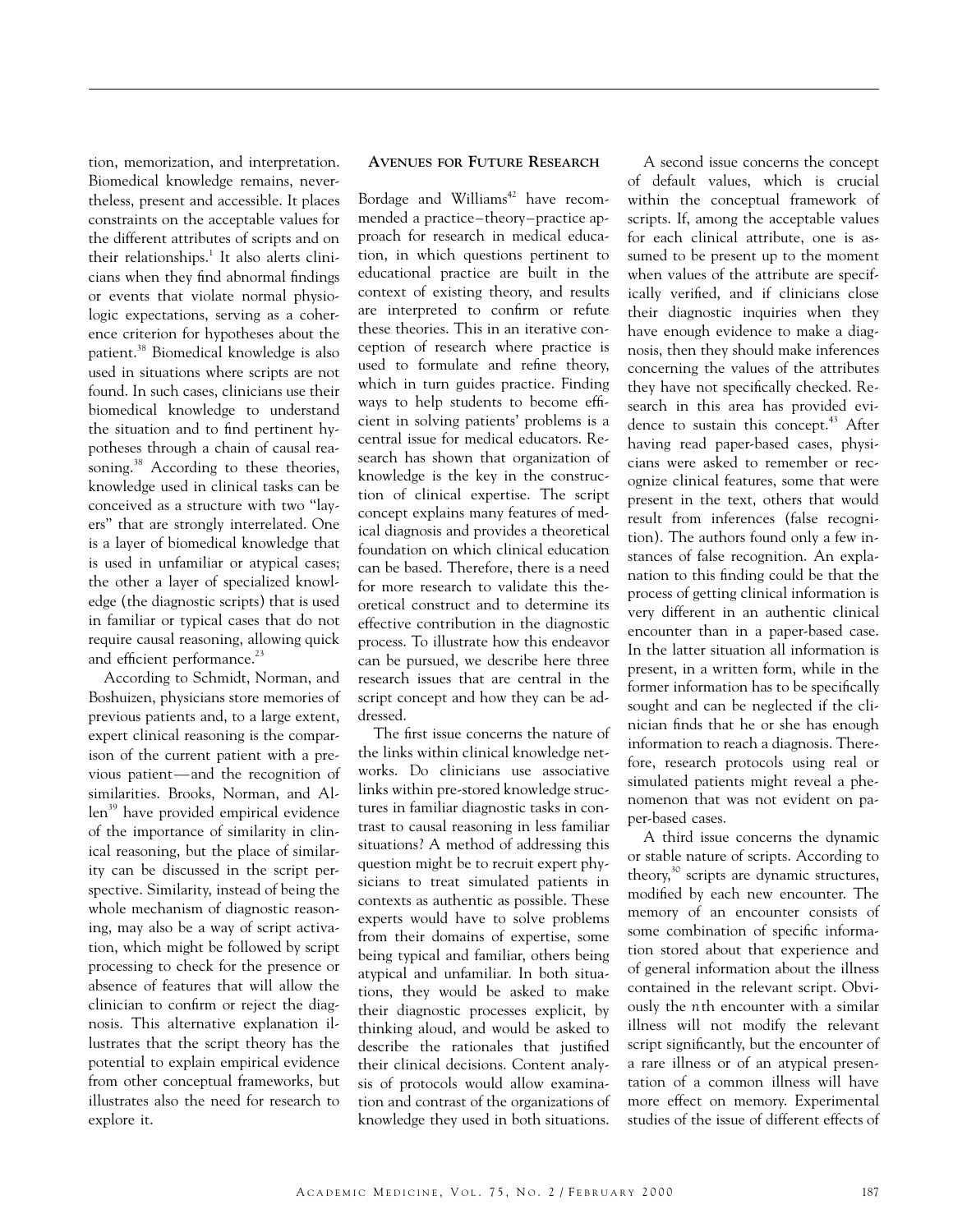encounters on memory structures, depending on the rare or familiar nature of illnesses, require manipulation of previous experience in a domain. However, to compare experts' and non-experts' performances in diagnostic tasks while controlling experience as an independent variable is difficult to achieve, because if experts do not have experience for a specific task, they can no longer be qualified as experts. This implies the development of new scripts about illnesses that are authentic, that are related to the previous knowledge of the expert, but with which they have no previous experience. Research exploring scripts of illnesses that are rarely seen in a particular geographic area, such as malaria in Holland, could overcome these difficulties.

# **SCRIPTS AND CLINICAL REASONING INSTRUCTION AND ASSESSMENT**

The conceptual framework of scripts raises a series of educational issues concerning (1) the period of script construction that is optimal within curricula, (2) the instructional methods that foster their construction and refinement, and (3) their implications for the assessment of clinical competence.

According to Schmidt, Norman, and Boshuizen, $^{23}$  illness scripts emerge when students are exposed to real patients. In their first encounters, they apply their biomedical knowledge. They consciously relate symptoms to concepts in the relevant pathophysiologic networks they possess. Diagnosing their first clinical cases requires a lot of mental effort. While they begin to assume the full pressure of patient responsibility,  $2^5$  a transition takes place from a kind of knowledge fitted to description and explanation tasks to knowledge structures adapted to clinical tasks, i.e., diagnostics, management, treatment, and prognosis.

Such a developmental sequence is not inescapable and may reflect a conception of medical training where biomedical knowledge is built first, and then clinical knowledge, as has traditionally been the case in medical education.<sup>44</sup> In fact, the acquisition of diagnosis scripts could be undertaken at the very beginning of medical curricula, and there is a trend in contemporary method of instruction to early exposure to authentic professional tasks; therefore, the desirability of waiting until clerkship to begin the development of scripts adapted to diagnosis tasks is questionable. Early exposure can help students to develop scripts very early and help them to incorporate biomedical and clinical knowledge that they would acquire subsequently within their scripts, if appropriate care is taken about integration of this knowledge. This is in accordance with principles of situated learning. In contrast to such a strategy is the more traditional conception that the construction of biomedical knowledge is a critical foundation phase of medical training and that an early construction of diagnosis scripts would threaten the construction of a strong base of biomedical knowledge.

Whether scripts are built early or later in curricula, their acquisition and refinement cannot be left entirely to the variability of clinical exposure. Knowing that elaborated and organized knowledge is the key to clinical expertise, clinical teachers should explicitly assist students in the construction of efficient and well-structured knowledge bases. Such a knowledge base allows students to give meaning to clinical situations, to guide their clinical inquiry, to interpret clinical information in order to reinforce their hypotheses or weaken them, to activate new ones because entertained ones are not fitted to the situation, and to decide when they have enough data to close the diagnostic process. Educational methods adapted to the requirements of clinical settings have been described.<sup>45,46</sup> They follow a series of principles established from cognitive psychology<sup>47</sup>:  $(1)$  learners actively engage in the educational activity (scripts cannot be transmitted directly from teachers' mind to students' minds; they have to be constructed by each learner); (2) new information is articulated on students' prior knowledge (this implies the activation of prior knowledge); (3) intermediate stages of clinical reasoning are made explicit; (4) students are asked to use their clinical knowledge to assess incoming clinical information and, in so doing, to reinforce or reject entertained hypotheses; and (5) acquired knowledge is validated through its use with peers and teachers.

Another educational consequence of the script concept is its potential usefulness in assessing clinical competence. Contemporary methods of clinical assessment have repeatedly shown the puzzling fact that experienced clinicians score little better and sometimes worse than less experienced clinicians or students.48 A possible reason for this is that most methods measure clinical factual knowledge rather than the organization of knowledge that allows clinicians to recognize and handle situations effectively. In so doing, they place experts, whose strength is organization of knowledge rather that linear accumulation of knowledge, at a disadvantage.

In Bordage's studies of diagnostic thinking, $33,34$  the efficient diagnosticians are those who build a global representation of the case based on the relational structure of their medical knowledge in long-term memory. Their knowledge is organized not only as simple lists of signs, symptoms, and rules, but as a rich network of knowledge held together by abstract relationships. Assessment tools have been tested that place clinicians in specific contexts and probe their capacities to interpret data in the perspective of activated hypotheses. These "script assessments"<sup>49,50</sup> appear to be reliable tools that allow discrimination among individuals on the basis of their clinical competence. Scores obtained from these questionnaires are higher for the clinicians who have more experience in the field,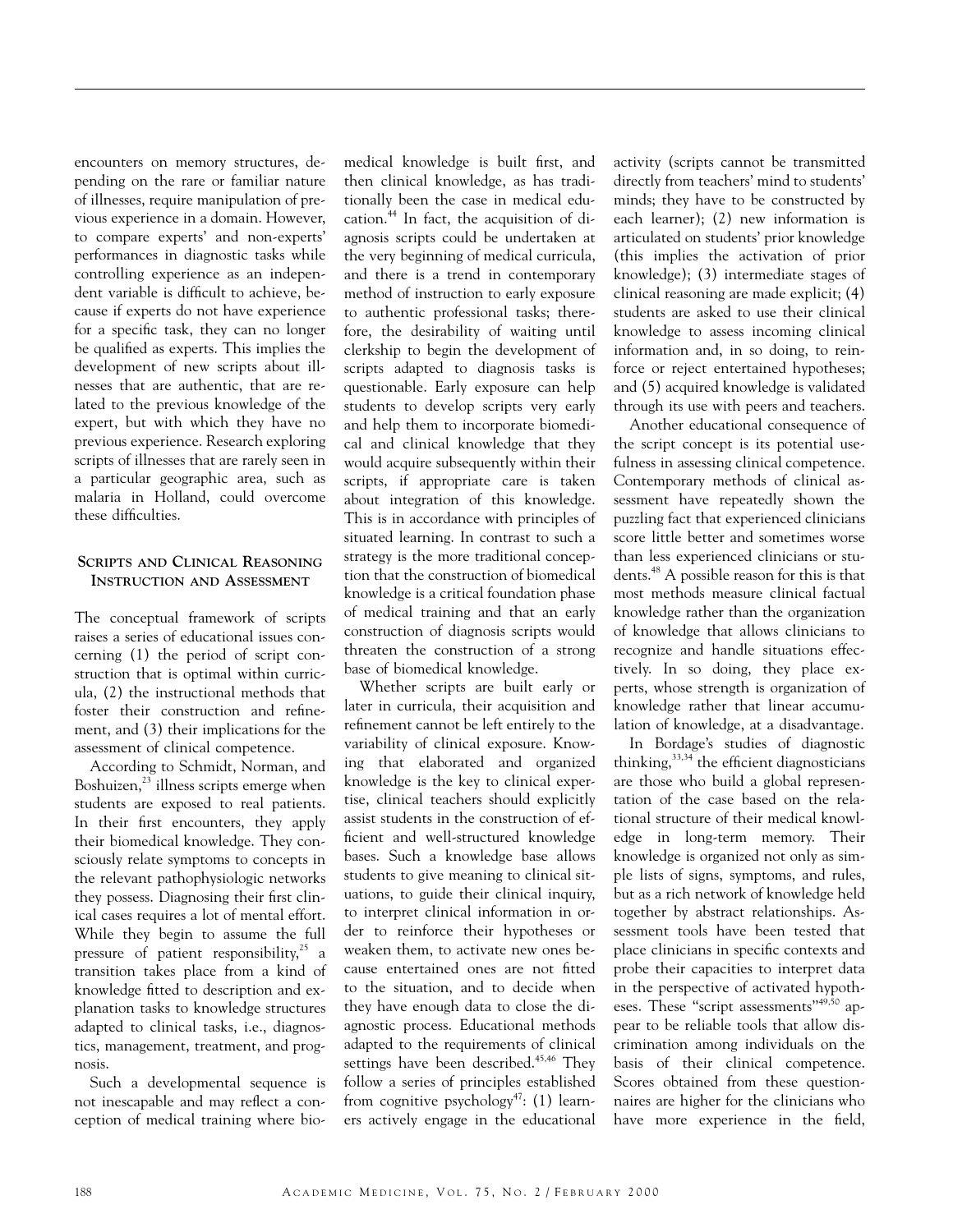which is what one would expect from a valid assessment tool of clinical competence.

#### **CONCLUSION**

Script conceptual framework implies that when clinicians see a patient, they search their memories for an appropriate script, and instantiate it with the specific information provided by the case. So problem solving, at least in routine cases, is a process of script search, script selection, and script verification.<sup>23</sup> Scripts are pre-stored knowledge structures that are used to actively process clinical information to confirm or eliminate the diagnostic hypotheses the clinician has in mind at a given moment, and collected information is constantly checked with predetermined values to assess for a fit. Scripts are organized for specific tasks. Because diagnosis is at the core of medical practice, an important part of the acquisition of expertise is related to script construction. In this perspective the acquisition of medical expertise consists in building, refining, and linking scripts that allow students to become active processors of clinical information instead of simple collectors of as much information as they can get, without giving meaning to it.

Much evidence already favors the script conceptual framework's ability to explain and predict medical performance; still, there is a strong need to enrich that body of evidence. The framework helps medical educators because it focuses on the progressive construction of elaborated knowledge,<sup>51,52</sup> knowledge that is refined throughout a clinician's professional life. For the development of clinical competence, organization of knowledge is as important as its acquisition. The framework offers a model of what kind of knowledge organization sustains clinical competence. It may therefore guide clinical instruction. It is also a concept that opens a field of assessment of clinical competence that is practice-based and overcomes some limitations of existing methods of assessment of clinical competence.

The authors thank Georges Bordage, M. Chamberland, and Karen Mann, who provided valuable comments and insights for this work.

#### **REFERENCES**

- 1. Feltovich PJ, Barrows HS. Issues of generality in medical problem solving. In: Schmidt HG, De Volder ML (eds). Tutorials in Problembased Learning: A New Direction in Teaching the Health Professions. Assen, The Netherlands: Van Gorcum, 1984.
- 2. Elstein AS, Shulman LS, Sprafka SA. Medical Problem Solving: An Analysis of Clinical Reasoning. Cambridge, MA: Harvard University Press, 1978.
- 3. Gilhooly KS. Cognitive psychology and medical diagnosis. applied cognitive psychology. 1990;4:261–72.
- 4. Marzano RJ, Brandt RS, Hughes CS, et al. Dimensions of Thinking: A Framework for Curriculum and Instruction. Alexandria, VA: Association for Supervision and Curriculum Development, 1988.
- 5. Barrows HS, Feightner JW, Neufeld VR, Norman GR. Analysis of the Clinical Methods of Medical Students and Physicians. Final Report, Ontario Department of Health, Grants (ODH-PR-273 and ODH-DM-226). Hamilton, Ontario, Canada: McMaster University, 1978.
- 6. Barrows HS, Norman GR, Neufeld VR, Feightner JW. The Clinical Reasoning of Randomly Selected Physicians in General Medical Practice. Clin Invest Med. 1982;5: 49–55.
- 7. Feltovich PJ, Johnson PE, Moller JH, Swanson DB. LCS: the role and development of medical knowledge in diagnosis expertise. In: Clancey WJ, Shortliffe EH (eds). Readings in Medical Artificial Intelligence: The First Decade. Reading, MA: Addison–Wesley, 1984: 275–319.
- 8. Kassirer JP, Gorry GA. Clinical problem solving: a behavioral analysis. Ann Intern Med. 1978;89:245–55.
- 9. Balla JI. The Diagnostic Process: A Model for Clinical Teachers. Cambridge, U.K.: Cambridge University Press, 1985.
- 10. Barrows HS. Practice-based Learning: Problem-based Learning Applied to Medical Education. Springfield, IL: Southern Illinois University School of Medicine, 1994.
- 11. Kassirer JP, Kopelman RI. Learning Clinical

Reasoning. Baltimore, MD: Williams & Wilkins, 1991.

- 12. Bordage G, Lemieux M. Semantic structures and diagnostic thinking of experts and novices. Acad Med. 1991;66:S70–S72.
- 13. Boshuizen HPA, Schmidt HG. On the role of biomedical knowledge in clinical reasoning by experts, intermediates and novices. Cogn Sci. 1992;16:153–84.
- 14. Gale J, Marsden P. Medical Diagnosis: From Student to Clinician. Oxford, U.K.: Oxford University Press, 1983.
- 15. Groen GJ, Patel VL. Medical problem solving: some questionable assumptions. Med Educ. 1985;19:95–100.
- 16. Norman GR, Tugwell P, Feightner JW, Muzzin LJ, Jacoby LL. Knowledge and clinical problem soving. Med Educ. 1985;19:344– 536.
- 17. Custers E, Regehr G, Norman GR. Mental representations of medical diagnostic knowledge: a review. Acad Med. 1996;71(10 Suppl):S55–S61.
- 18. Schacter DL. Memory. In: Posner MI (ed). Foundations of Cognitive Science. Cambridge, MA: A Bradford Book, MIT Press, 1989.
- 19. Schallert DL. The significance of knowledge: a synthesis of research related to schema theory. In: Otto W, White S (eds). Reading Expository Prose. New York: Academic, 1982: 13–48.
- 20. Johnson MK, Hasher L. Human learning and memory. Annu Rev Psychol. 1987;38:631– 68.
- 21. Nelson K. Event knowledge and cognitive development. In: Nelson K (ed). Event Knowledge: Structure and Function in Development. Hillsdale, NJ: Lawrence Erlbaum Associates, 1986.
- 22. Fayol M, Monteil J-M. The notion of script: from general to developmental and social psychology. Eur Bull Cogn Psychol. 1988;8:335– 61.
- 23. Schmidt HG, Norman GR, Boshuizen HPA. A cognitive perspective on medical expertise: theory and implications. Acad Med. 1990;65: 611–21.
- 24. Smith EE. Concepts and induction. In: Posner MI (ed). Foundations of Cognitive Science. Cambridge, MA: MIT Press, 1989.
- 25. Barrows HS, Tamblyn RM. Problem-based Learning: An Approach to Medical Education, Series on Medical Education. New York: Springer Publishing Co, 1980.
- 26. Barrows HS, Bennett K. The diagnostic (problem solving) skill of the neurologist: experimental studies and their implications for neurological training. Arch Neurol. 1972;26: 273–7.
- 27. Lesgold A, Rubinson H, Feltovich P, et al. Expertise in a complex skill: diagnosing x-ray pictures. In: Chi MTH, Glaser R, Farr MJ